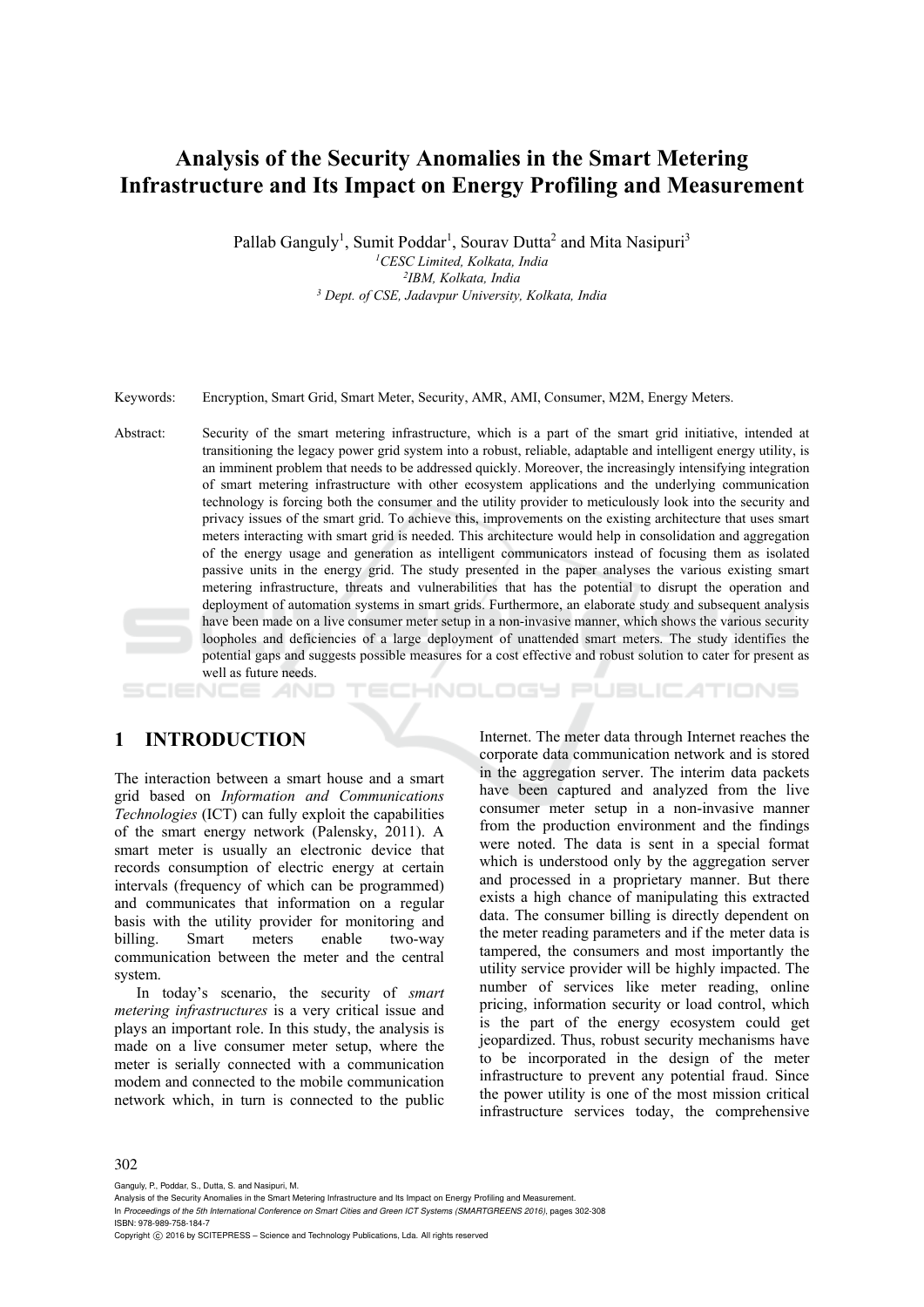security and privacy mechanisms are needed to ensure robust, reliable and smooth operation of the smart grid. A thorough analysis of technical vulnerabilities and identification of threats is an important step toward securing smart metering infrastructure.

The three most important security objectives that must be incorporated in the smart grid systems, are:

1) Ensure data integrity is maintained throughout the end to end communication channel, 2) Proper authentication and authorization needs to be adopted and 3) Confidentiality of user's data. The *smart metering infrastructure* is visualized as an unsecured system to permit authority from various gadgets and users. The potential security problems related to smart metering systems have been surveyed and an actual threat scenario has been implemented confirming the vulnerability of the current smart metering infrastructure.

The main sections in this paper are as follows:

- $\checkmark$  Study of the previous works in the field of security and privacy issues in smart energy metering infrastructure, over a considerable period focusing on recent implementations from meter manufacturers, standards as well as publications.
- Under the hood of Smart Energy Meters, discusses the internals as well as gives insight into the live consumer setup for interception and manipulation of energy metering data.
- $\checkmark$  Study of Smart Meters in a live big power utility's grid.
- $\checkmark$  Detection and Analysis of the energy metering data for veracity, discusses the various areas that need to be addressed for plugging the gaps.

#### **2 EARLIER WORKS**

There have been a number of works and commercial implementations based on certain standards throughout the world. An exhaustive study has been done both on theoretical work as well as the practical implementation available in the realms of energy meter hardware, communication standards/ protocols and the Information Technology system. The financial impact on the utility provider in the smart metering infrastructure is also discussed.

The major problems in *Advanced Metering Infrastructure* (AMI), especially embedded system are insecure data buses and serial connections, data capture and injection, radios and microcontroller units causing problems like replacing or stealing memory keys, firmware level vulnerabilities and

resetting of *Joint Test Action Group* (JTAG) fuses. The AMI utility premises vulnerabilities like buffer overflows, Structured Query Language (SQL) injection, credential hijacking, needs firewalling in between the system components and internet connectivity to the head end. Only required ports should be open in the firewall and the other ports should be blocked by default. Researchers (Carpenter, 2008); (Lawson, 2010) have gained access inside the smart modules of electrical meters and identified the microcontroller. They were able to identify the JTAG pin outs and ultimately dumped the program inside the microcontroller through JTAG cable to a computer (Lawson, 2010). However, no further analysis was reported of the dump. The possibilities of breaking a meter were discussed in many forums and the software flaws and hardware weaknesses and also the disadvantages of the Microcontroller unit is a serious issue as cited by (Carpenter, 2008), (Lawson, 2010) and (Davis, 2009). It is important to point out that the software dump extracted from the microcontroller memory has severe implications across the entire AMI spectrum.

There are different kinds of communication protocols and standards used for the smart metering infrastructure. A survey on the communication protocols and standards used for *Automated Meter Reading* (AMR) application has been mentioned by Khalifa et al., (2011) and Feuerhahn et al., (2011). The paper discusses about the benefits of the 3G communication system, Device Language Message specification/ Companion Specification for Energy Metering standard and the *Internet Protocol* (IP) based *Session Initiation Protocol* (SIP) for signaling at the application level. While analyzing the future of AMR, the researchers agreed to the concern that the provision of data integrity in metering was given more priority than the data privacy cited by Ye Yan et al., (2013). In the paper by Ye Yan et al., (2012), the authors discussed that a built-in security mechanism is necessary in comprehensive smart grid communication architecture. Researchers have elaborated their points by giving the background, requirements, challenges and current solution. In explaining the background, they have given thrust to the Supervisory Controlled and Data Acquisition, Communication network and deployment. The authors discussed the motivations, requirement and challenges in the smart grid communication infrastructures in Ye Yan et al., (2013). The paper suggested how reliability, operational efficiency and customer satisfaction can be addressed with an AMI deployment. Authors have proposed a 2-phase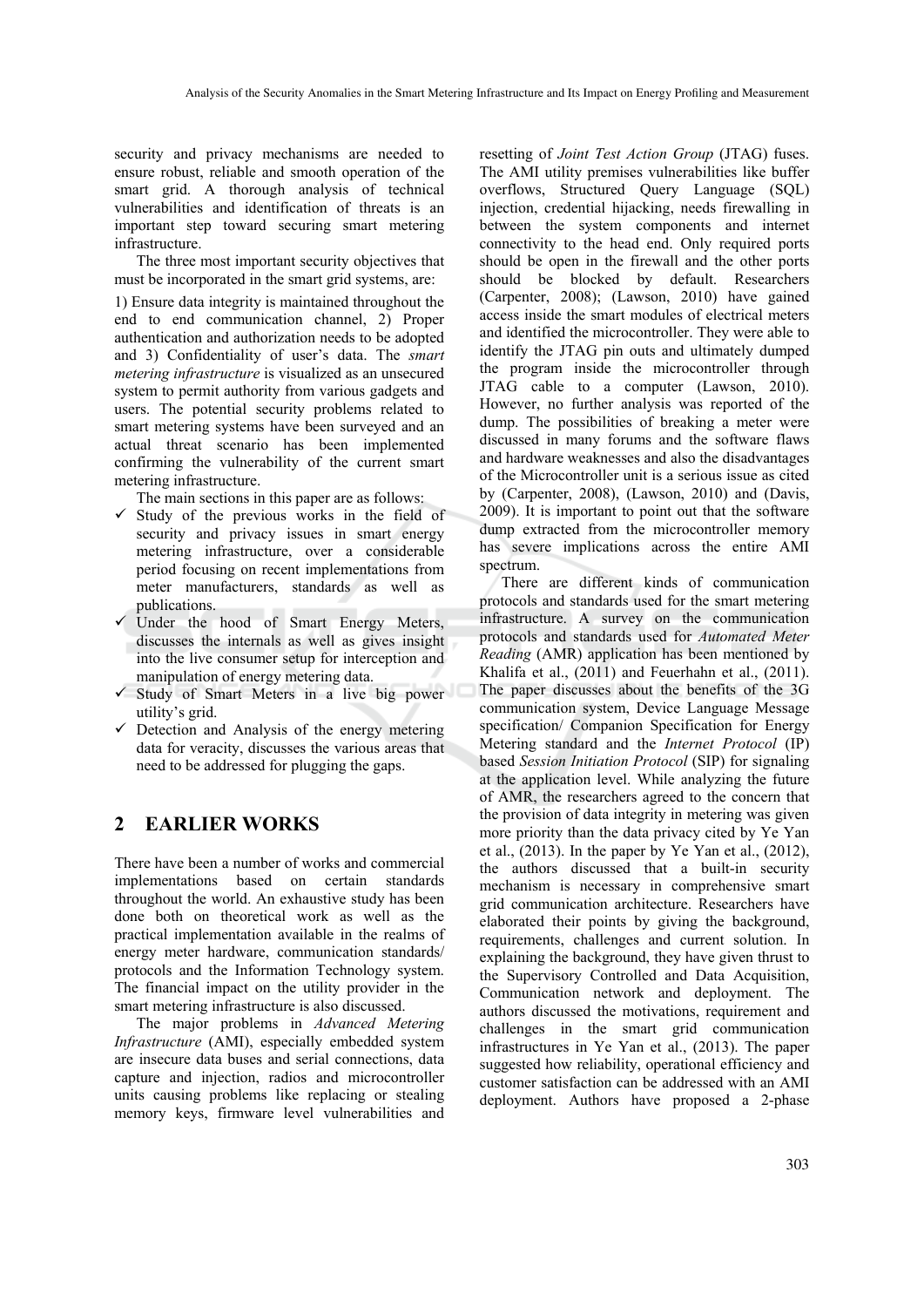method to provide security of data using dedicated authentication server, which inhibits malicious and unauthorized nodes to gain access to advanced meter infrastructure communication network cited by Mehra *et al*.(2013). The result found through a NS2 simulator confirms that security threats can be reduced by adding key management system over the existing infrastructure. The problem in this method is the huge overhead for manageability of the key for such a large deployment of smart metering system.

The recommendation by Florian Skopik et al., (2013) was to make the smart meters and concentrator nodes physically robust and tamper resilient. Authentication mechanism, digital certificates and signatures, encryption of communication data should be adopted. The author (Farid Molazem) discusses the Security and privacy of smart meters in detail and a security mechanism has been developed for smart metering system. It has been further classified into two categories viz. intrusion detection method and remote attestation method. The strength and weaknesses of both the methods have been mentioned. The paper concluded with the fact that the monitoring and the protection system for the software running inside the meters has to be explored and the existing security techniques applied to the smart meters rely on the running cryptographic algorithm on the meters but the old meters might not have the processing power or adequate memory to perform intense cryptographic operations. IHNO

Similarly, the authors (Finster and Baumgart, 2015) have surveyed the privacy issue of the smart metering infrastructure and have classified privacy problem from a metering perspective. They have approached the problem from two angles: metering for billing and metering for operations. For each of these problems they have identified generic approaches. They have compared the various approaches for the metering for billing issue by smart meter complexity, infrastructure complexity and attack complexity for trusted third parties, trusted computing and cryptographic proofs. Similarly they have compared the approaches to metering for operation by the same parameters but the approaches were for pseudonymization without aggregation, trusted third party with aggregation, aggregation without trusted third parties and submission of imprecise data. They have surveyed a number of papers and concluded that meter deployment and simultaneously maintaining privacy is a huge challenge and an avenue for further research.

Future scope of research exist in the field of

system complexity, communication path, clash in between privacy preservation and information usage accomplishing advanced encryption techniques and interoperability between cryptographic system in smart grid elements like memory usage, Central Processing Unit utilization etc. (Bhatia and Bodade, 2014), Yonghe Guo et al., (2015). They also have discussed the cyber-attacks pertaining to the AMI viz. connection based attacks for communication media or protocol based attacks and security flaws in devices and recruitment of attack agent in metering device like implanting malicious program inside the meter or spread malware in the system. The subject concluded with the facts that besides deploying detection system, to maintain security levels, software bugs should be removed; updating firmware in regular intervals, updating protocol and Software patching is to be done. The author defined the smart grid and smart meter and discussed the related work on policy level and technology level Kalogridis et al., (2010), Khurana et al., (2010). The paper by Kalogridis et al., (2010) also emphasized on the load forecasting possibility in smart metering system. The current practices of cryptographic key management which is useful for small deployments of smart meters but for large deployments the management of the cryptographic keys would require more staffs which is an issue for a power utility. Aloul et al., (2012) concluded with some proposed solutions like Identity verification through strong authentication mechanism, organization should have implicit deny policy, malware protection in embedded system. The authors Liu et al., (2012) projected an overview of smart grid and relevant technologies and given a future research direction in the cyber security and privacy issues of smart grid. An archetypal attack tree approach has been developed to guide penetration testing across multivendor implementation by Stephen et al., (2010). Academic and Industrial penetration testing efforts have found flaws in meter hardware, firmware, network protocols and the Internet. Ultimately it could not throw much light on the protection mechanism present at the collector links to the backhaul network. (Jawurek, 2011) proposed future research work was necessary for the privacy and protection of the above data types. The data communication security of the advanced meter infrastructure in smart grid is a serious problem. The financial impact in smart metering infrastructure is a burning issue where the financial loss to premise owners, utility provider and the nation as a whole is of immense importance. If the meter reading of the consumer is altered, the premise owner has to pay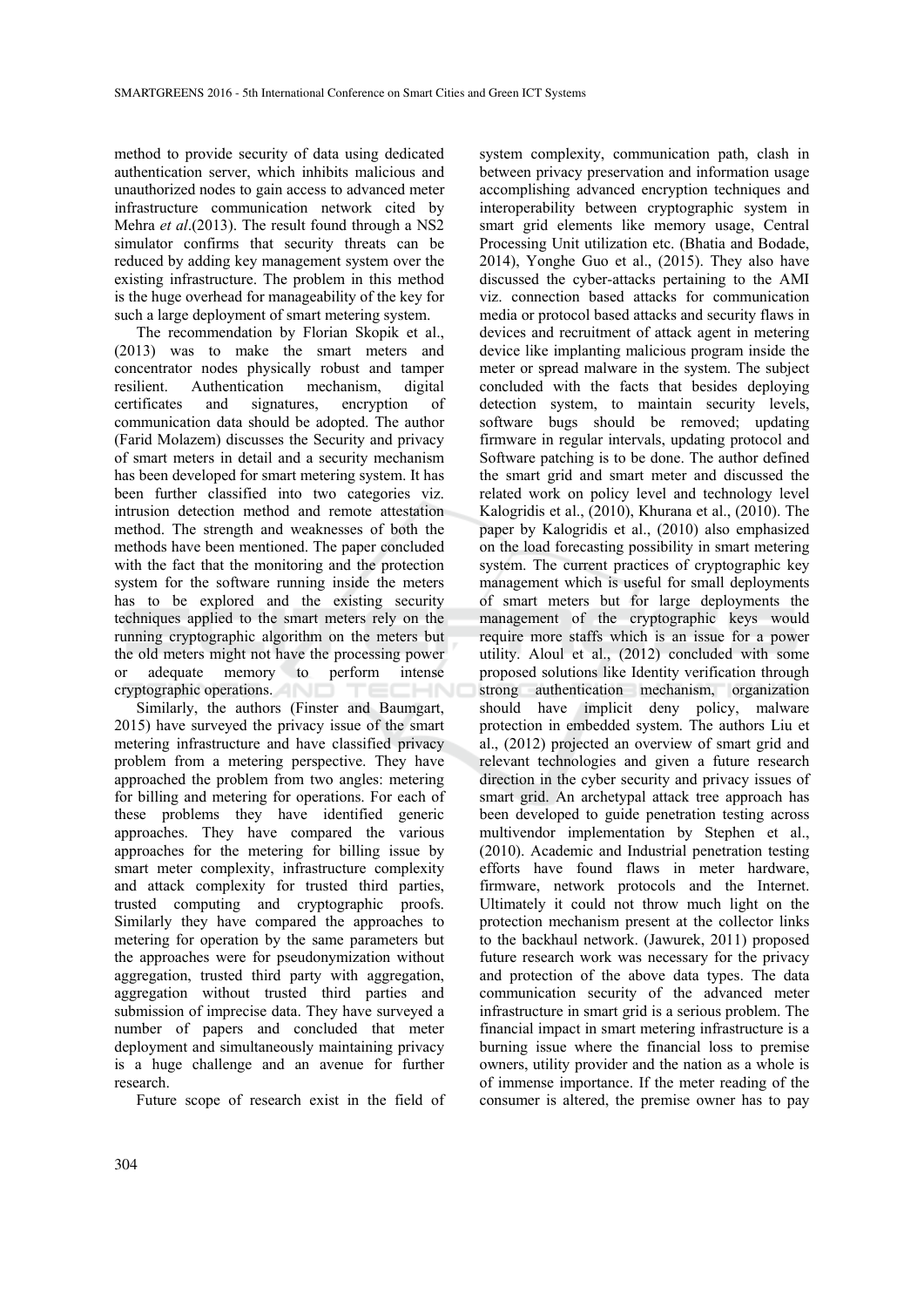extra bills for no reason. The attacker can also switch off the power supply at the consumer premises and take malicious remote control over the appliance present in the consumer premises. There is a chance of huge financial impact to a utility provider if the attacker attacks the utility server and manipulates the meter reading to lower usage than the actual consumption by the customer. If the attacker takes the control of the utility server, it can send erroneous control commands to the meter on behalf of the utility server. The customer will take advantage and will not pay the bills. In case of even bigger threat scenario, there could be major power blackouts which could impact the transport infrastructure, banking system, healthcare systems and various industry verticals all across the targeted country cited by Yussof et al., (2014). After the comprehensive literature study, the major findings indicate lack of security and privacy in the various layers of the present smart metering infrastructure. This paper addresses the security issues mentioned above and attempts to focus on the AMR and the communication mechanism as an immediate quick fix to the larger problem.

## **3 UNDER THE HOOD OF SMART ENERGY METERS**

A smart meter is an electronic device that records consumption of utility services [such as electricity] at fixed intervals and communicates that information as per schedule with the aggregation server at the utility premises for monitoring and billing. Smart meters enable two-way communication between the meter and the central aggregation system for complete monitoring as well as control of the services. As shown in Fig 1, basically all smart meters usually contain a microcontroller with flash memory, external data memory, a liquid crystal display driver and a communication modem with suitable connectivity. The programmable memory can be a onetime erasable programmable read-only memory, a serial Electrically Erasable Programmable Read-Only Memory or a parallel Electrically Erasable Programmable Read-Only Memory. Some smart meters have external communication modems connected with a RS232 serial interface. Different meter vendors use different setup.

The important global standards used in Smart Metering are IEC 62051, IEC 62056, IEC 62351, IEEE 1377, RFC 3394, ANSI C12.19, ANSI C12.22

etc. The standard IEC 62051 is used for Data exchange for Meter Reading, Tariff and Control. IEC 62056 is used for Electricity meter data exchange. The power systems management and associated information exchange with Data and communication security uses the IEC 62351 standard. IEEE 1377 is used for the metering communication protocol in the application layer  $\&$ RFC 3394 is for advanced encryption standard key wrap algorithm. ANSI C12.19 is needed for utility industry end device data table & ANSI C12.22 is needed for protocol specification to interface with data communication networks. There are no specific standards on communication and cybersecurity for Wide Area Networks, Neighborhood Area Networks and Home Area Networks. If we look into the global smart metering journey, the first generation had one way Radio Frequency or low bandwidth Power Line Communication technology, business benefits focused on optimized meter reading costs and maximum deployment of smart meters took place in the United States. The benefits of smart metering includes improving billing efficiency, providing meaningful consumption information, reducing operational cost and reducing overall and peak demand. The trends in smart metering increased the analysis of data and frequency of reading, the numbers and types of devices to manage multivendor access and high volume processing on the immediate horizon. Gradually legacy utility application has adapted to an AMI environment. It impacted the meter information on consumer and the consumer information system needed to be integrated with the meter data management system. The device communication strategy needed to allow multiple protocols for meaningful communication and integration with multivendor gadgets. The *Machine to Machine* (M2M) devices include the smart meter, communication interface, communication devices and the central aggregation server. Different approach models like M2M device models and Semantic models were suggested by global system integrators. Device model is a digital description of physical devices and their relationships. The model should be able to integrate cross domain functionality water, energy, transport, public etc. Each domain has their own standards, language, models etc. The meaning of each of the domain can be explained with the Semantic model, where the devices with their standards and relations are captured. The approach makes use of storing the devices in specified formats. The M2M devices can either communicates directly using low level protocols or standards or via M2M gateway or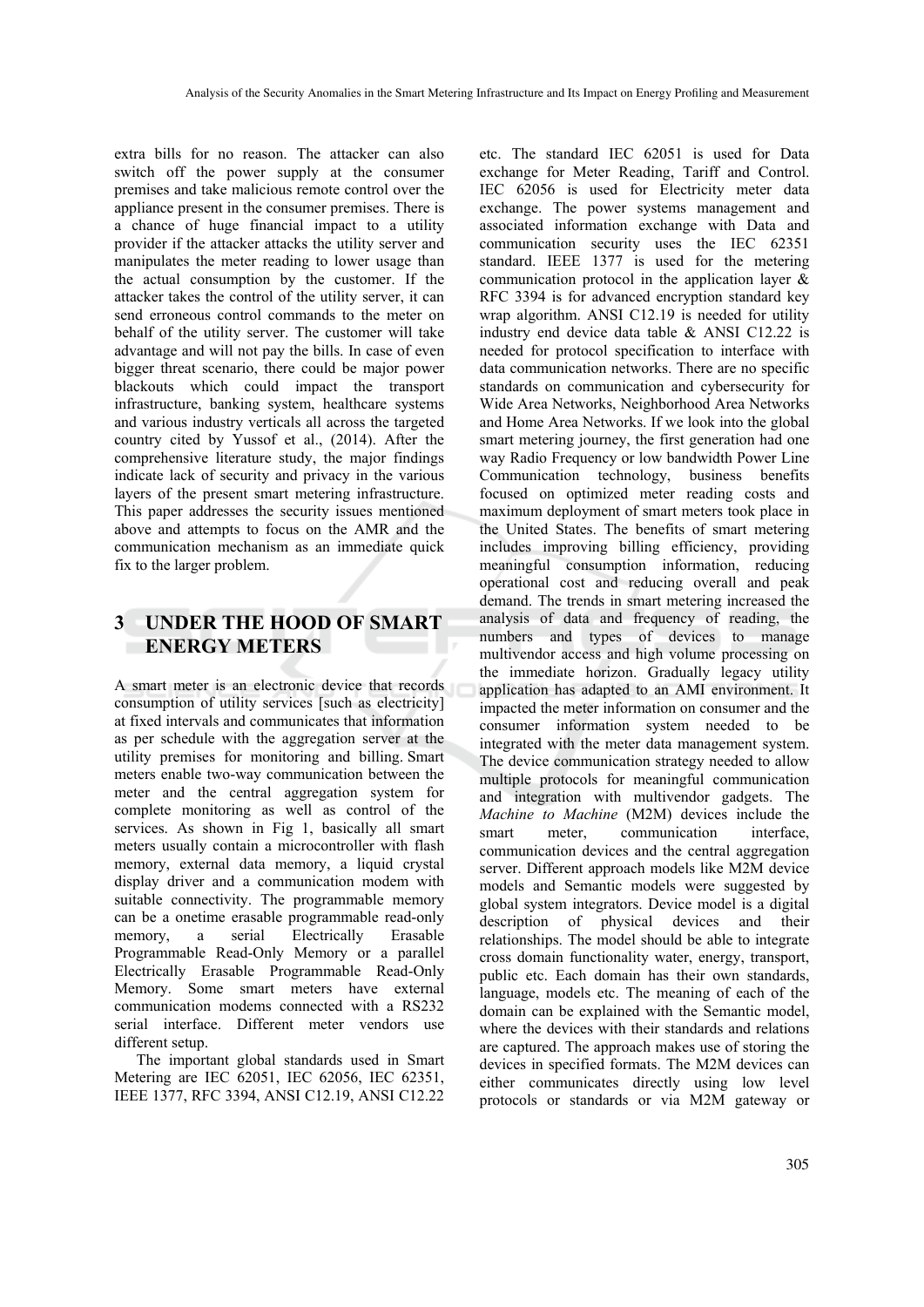central Hub. To model a M2M gateway as a generic model, the sensors, actuators, components could also be defined with the device model.



Figure 1: Schematic of a Smart Meter.



Figure 2: Actual Equipment used for the test setup.

## **4 STUDY OF SMART METERS IN A LIVE BIG POWER UTILITY'S GRID**

We have built an experimental setup with trial meters inside a big power utility in India, distributing electricity to 2.9 mil consumers. The meters communicate with the application ecosystem of the utility provider using extant public communication mechanisms. The smart meters had a *General Packet Radio Service* (GPRS) supported modem built-in which communicates with the *Base Transceiver Station* (BTS) of the mobile service provider. The mobile service provider routes the data to the Internet through which the data traverses and enters the Utility provider's router. It is further channelized through the internet link load balancer and then filtered through a packet filtering Firewall which supports *role based access-control* (RBA) stateful fire-walling. After passing through the

firewall it reaches the core switch which again performs role based access control and according to a particular access control statement sends the data to the meter data acquisition system test server. Here the data is processed and the requisite files are sent to the test instance of the billing server for trial customer bill statement. We have captured the data through a packet capturing tool from the public<br>Internet and analyzed, re-engineered by Internet and analyzed, re-engineered by manipulating the meter data with our customized algorithm and channelized into the grid to reach the designated test server, without tampering any of the entries in the firewall or the core switch. After processing the data through the back-end application, we found that the re-engineered data was accepted in the test system and the manipulated data were reflected in the test billing system. The major challenges in this activity were to find the encryption and decryption algorithms and the data model used in the system-on-chip of the smart meters and the head end system. We could identify the various stages from where the data could be manipulated, injected and/or accessed and have come with several solutions to plug those. It is currently under research as this has come as a surprise even to the provider. The actual experimental setup is given in (Fig.3).



Figure 3: Actual Experimental Setup.

## **5 DETECTION AND ANALYSIS OF THE ENERGY METERING DATA FOR VERACITY**

In this paper we have studied meters from multiple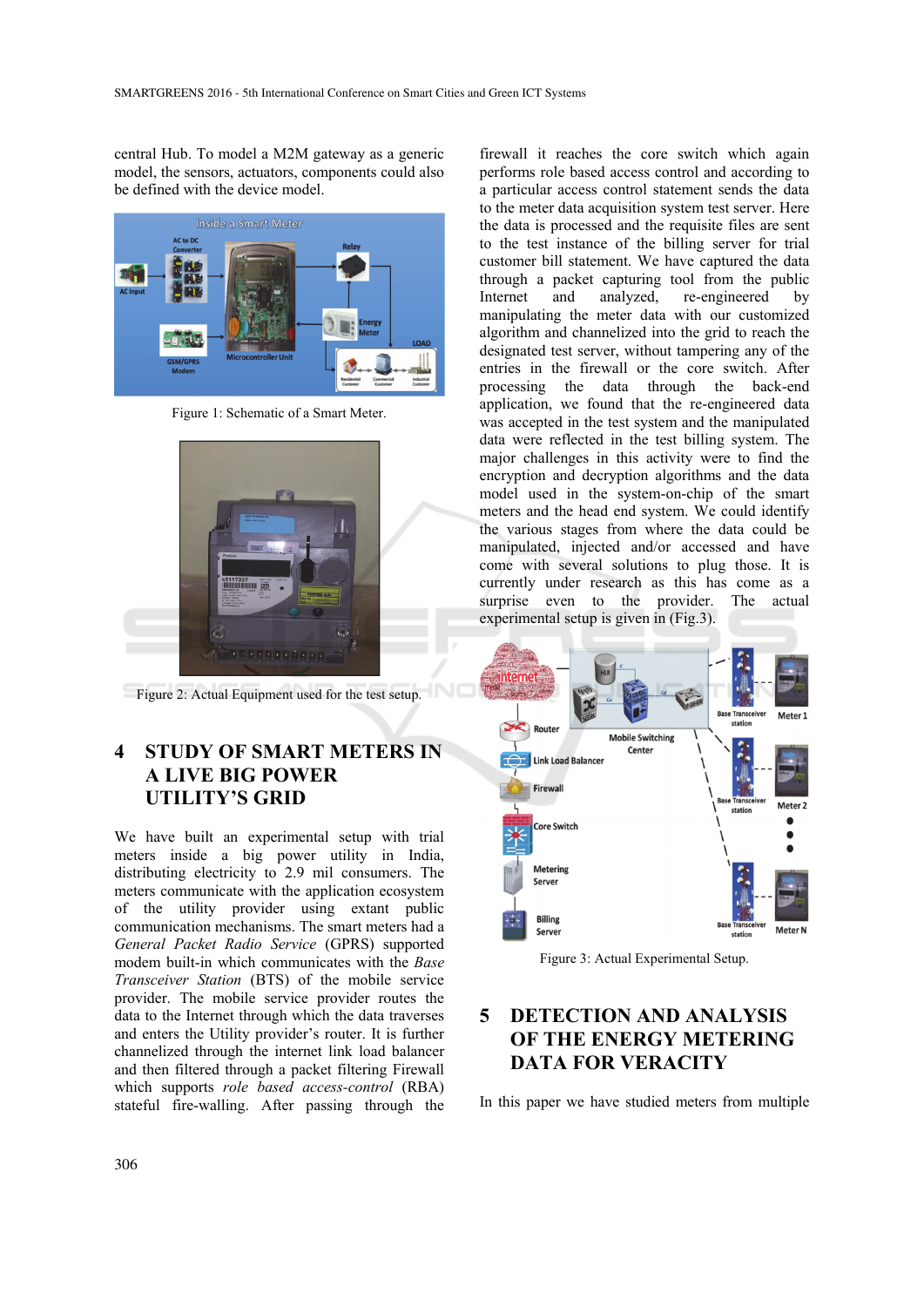vendors and have carried out the experiment on a particular brand. But the underlying architecture remains the same for all the vendors. The meter data is usually passed through public internet service providers for connectivity with the Utility Service Provider's aggregation systems. There is always a possibility of the data getting manipulated under the present setup. The meter data is usually encrypted using very rudimentary mechanism countenancing the possibility of manipulation of the data generated. The veracity of data generated at the meter thus cannot be guaranteed with the present implementation. The study results of four meter manufacturing vendors are provided in (Fig. 4). We have considered the typical three high-level security objectives for the smart grid: Availability, Integrity and Confidentiality per the NIST guidelines (NISTIR 7628, 2010). The widely used representation for availability is the ratio of the value of the uptime of a system to the total of the values of the up and down times (planned as well as unplanned).

#### A=Uptime / Uptime + Downtime (planned) + Outage

For the values of integrity and confidentiality, we have taken few parameters to keep it simple at this level e.g. for integrity – whether it is possible to modify the meter in an unauthorized manner, destruction of the meter data etc. and, for confidentiality – whether the default setup is used [known access to all], use of any standard encryption mechanism or plain text data in complex format. As the result indicates, the availability part is satisfied by all the vendors. The integrity part has been handled in a primitive manner and needs more focus. The confidentiality issue has to be given more attention keeping in view of the increasing use of open public communication channels instead of point-to-point tremendously expensive private networks.



Figure 4: Common-of-the-Shelf (COTS) Smart Grid Meter Comparison.

#### **6 CONCLUSIONS**

Advanced metering infrastructure is being implemented across the globe, and detailed information about millions of consumers' electricity use will be streaming into energy utilities for various reports and other operational analyses. It is of paramount importance that the analysis of the security anomalies in the smart metering infrastructure and its impact on energy profiling and measurement to be done with respect to the current and future trends. This paper gives an insight into the current smart metering techniques with its merits and demerits. The work studied has been categorized into end equipment [meter hardware]; communication mechanism and the back end IT applications. With the huge deployment of smart meters, security is a grave concern from a financial perspective as well. The end to end traversal of data from the smart meter at the customer premises to the aggregation unit at the service provider's end is usually via the open public communication channels basically because of ease of deployment and most importantly, due to financial constraints. Albeit difficult to understand, it is possible to manipulate the data which has a huge financial as well as operational implication. In this paper we have also studied and analyzed a live consumer meter setup in a non-invasive manner [of a tier-1 power service provider] and found the various loopholes and deficiencies of a large deployment of smart meters. It was also found that the current metering standards and protocols cited by Khalifa et al., (2011), Feuerhahn et al., (2011), and Mehra et al., (2013) are inadequate to address these security challenges. For the successful smart grid implementation, the *Information Technology* and the *Operational Technology* (IT/OT) convergence needs to be established so that the Master control center of a power utility can be integrated with the smart metering data management system through a common information model. Without the mitigation of the anomalies in the smart metering infrastructure, the IT/OT convergence will not be possible and potential area for research. The execution of the ICT security measures is expected to have a high impact, throughout the full electricity value chain, on energy efficiency, sustainability and grid management efficiency. Further work is being done to address the various gaps and propose a cost effective and robust solution to cater for present as well as future needs.